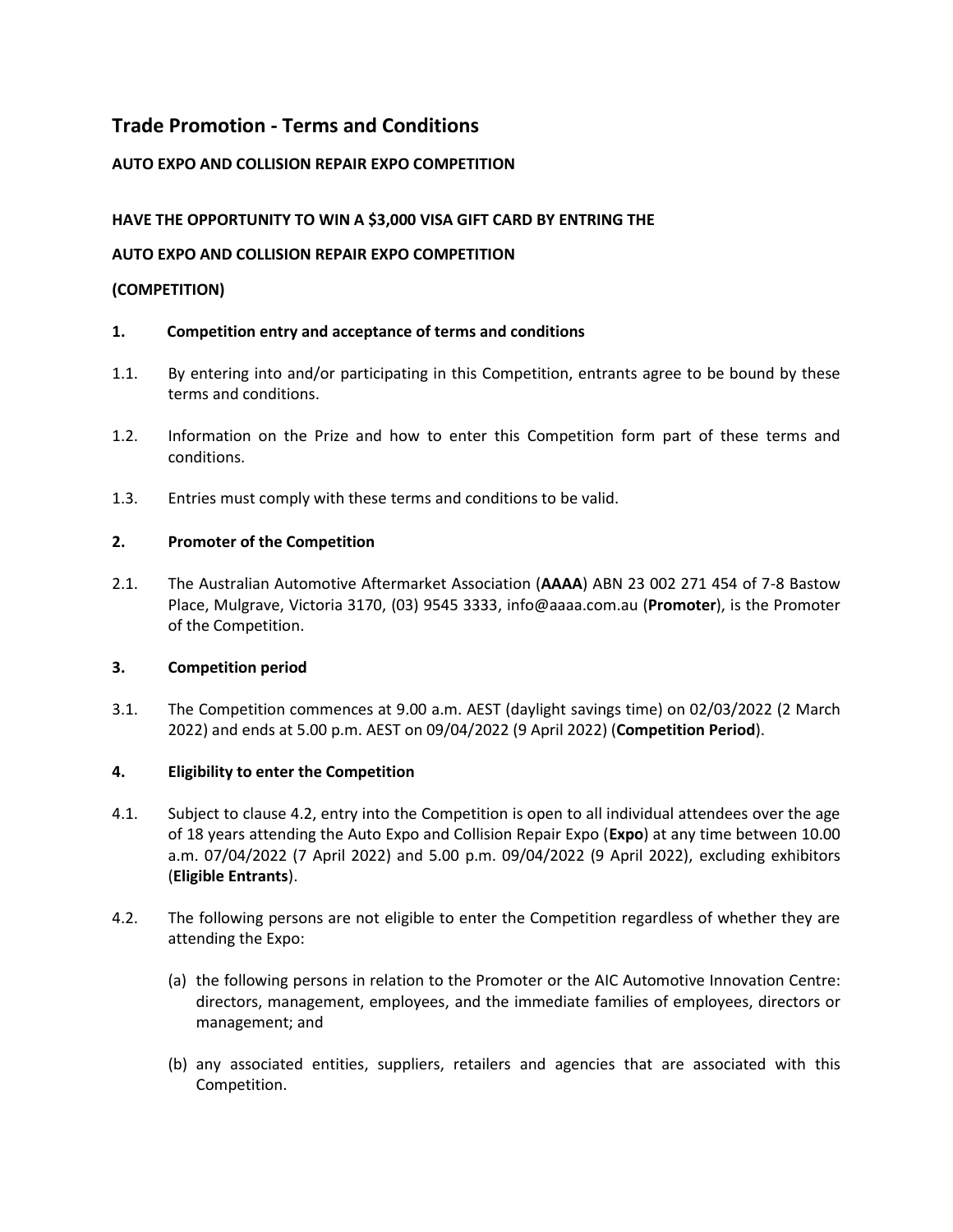### **5. How to enter the Competition**

### 5.1. To enter the Competition, Eligible Entrants must:

- (a) register at autoaftermarketexpo.com.au or collisionrepair.com.au or at the Expo entrance for the Auto Expo or Collision Repair Expo; and
- (b) attend the Expo and ensure their attendance is recorded by scanning their attendance at the Expo entrance.

<span id="page-1-0"></span>To avoid doubt, if the Eligible Entrant has not recorded their attendance by scanning their attendance in at the Expo entrance, the Eligible Entrant will not be included in the Competition.

5.2. An Eligible Entrant may only enter the Competition once, even if they are attending the Expo on multiple days.

### **6. Date and time of the draw and validity of entry**

- 6.1. The winner will be randomly drawn and announced using an online draw tool at 6.00 p.m. on 09/04/2022 (9 April 2022) at the Melbourne Convention and Exhibition Centre located at 1 Convention Centre Place, Melbourne Victoria (**Draw Date**).
- 6.2. An entry that does not comply with these terms and conditions will be considered invalid and will not be included in the Competition.
- 6.3. The Prize is won by the Eligible Entrant who is drawn by the online draw tool in accordance with claus[e 6.1](#page-1-0) (**Winner**).
- 6.4. This is a game of chance and skill plays no part in determining the Winner or Substitute Winner.

#### **7. Prize**

- 7.1. The prize is a \$3,000 Visa Gift Card (**Prize**).
- 7.2. The Winner or Substitute Winner (as applicable), agrees:
	- (a) to comply with any third party terms and conditions in place in respect of the Prize; and
	- (b) that the Promoter is not liable, in accordance with these terms and conditions, for the failure of the Winner or Substitute Winner (as applicable) to comply with any third party terms and conditions in respect of the Prize, including the failure to use the Prize within any allocated timeframe provided by any third party terms and conditions.
- 7.3. The Prize is not redeemable for cash and is not transferrable for the use of a person other than the Winner or the Substitute Winner (as applicable).
- 7.4. To the extent permitted by law, and except for any liability that may not be excluded, the Promoter is not liable for any loss, damage or injury suffered (even if caused by negligence) as a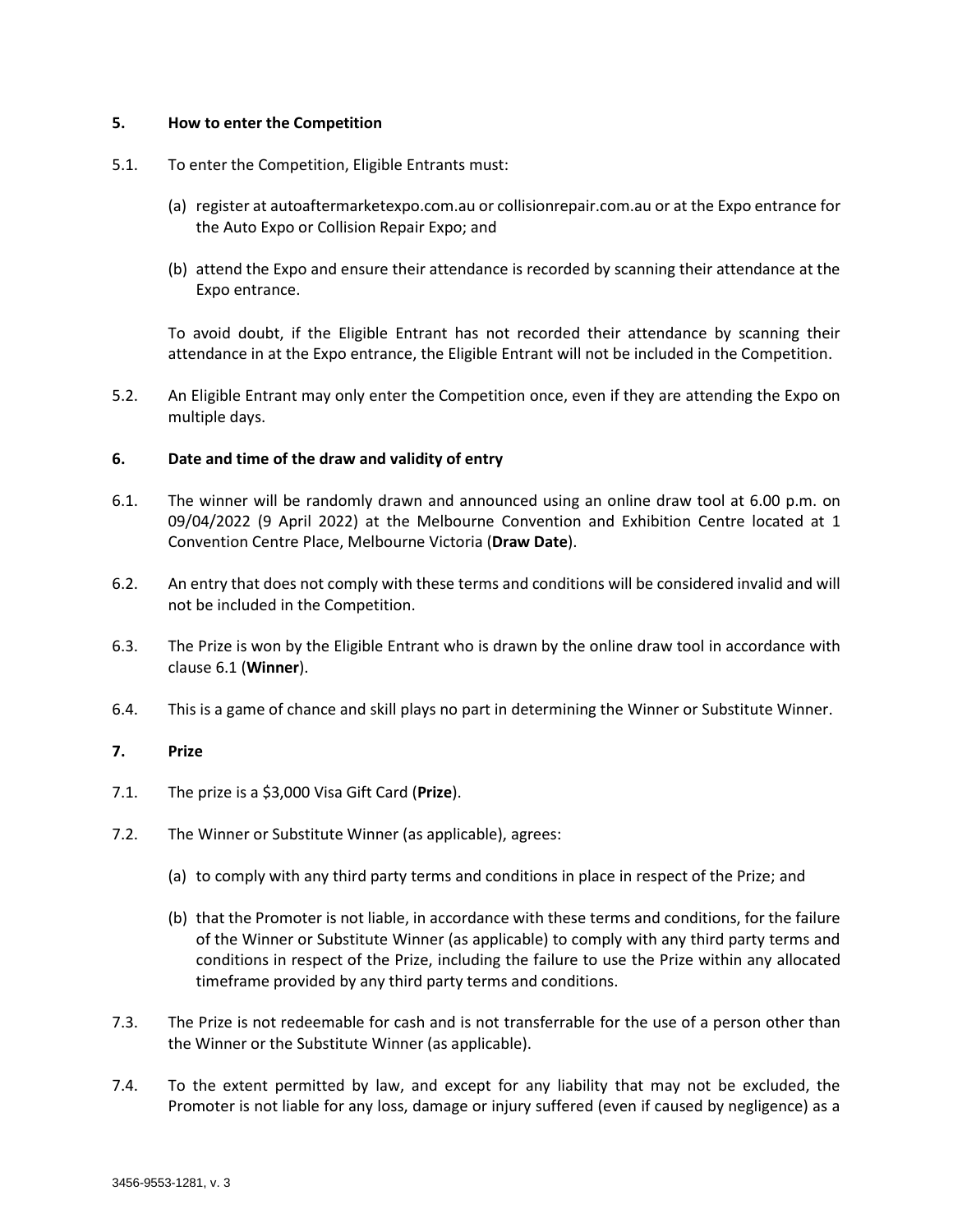result of any Winner, or Substitute Winner (as applicable), using the Prize or accepting the Prize.

- 7.5. The Winner, or Substitute Winner (as applicable), of the Prize is solely responsible for the payment of all taxes, including GST, that may be required to be paid as a consequence of receiving or using the Prize.
- 7.6. Eligible Entrants acknowledge that use of the Prize may carry risk.
- 7.7. To the extent permitted by law, the Promoter is not responsible or liable for any loss, damage or injury suffered by any Winner or Substitute Winner (as applicable), or by any other person, in connection with, or arising from, the Prize.
- 7.8. The Prize may be subject to third party terms and conditions.

### **8. Redeeming the Prize**

- 8.1. To redeem the Prize the Winner, or Substitute Winner (as applicable):
	- (a) must respond to the Promoter's email or contact the Promoter; and
	- (b) agrees that the Promoter may verify the identification of the Winner or Substitute Winner (as applicable).

#### **9. Prize unavailable**

9.1. The Promoter may substitute the Prize, or part thereof, with a prize of equal or greater value, if the Prize, or part thereof, is, for reasons beyond the control of the Promoter, not available, with the written agreement of the Winner or if unsuccessful reasonable attempts are made to reach agreement with Winner.

#### **10. Winner notification**

- 10.1. The Winner will be notified using the Expo App and by email (which will provide Prize redemption information) to the Winner within 48 hours of the draw.
- 10.2. The name of the Winner will be published on the Auto Aftermarket Expo website and Collision Repair Expo website at www.aftermarketexpo.com.au and www.collisionrepairexpo.com.au on 09/04/2022 (9 April 2022), for a period of at least 28 days.

#### **11. Failure to claim the Prize**

- 11.1. Subject to these terms and conditions, the Prize will be distributed on or after the Draw Date.
- <span id="page-2-0"></span>11.2. If, after reasonable attempts to contact the Winner, the Winner does not accept or claim the Prize by 11.59 p.m. AEST on 11/07/2022 (11 July 2022), then: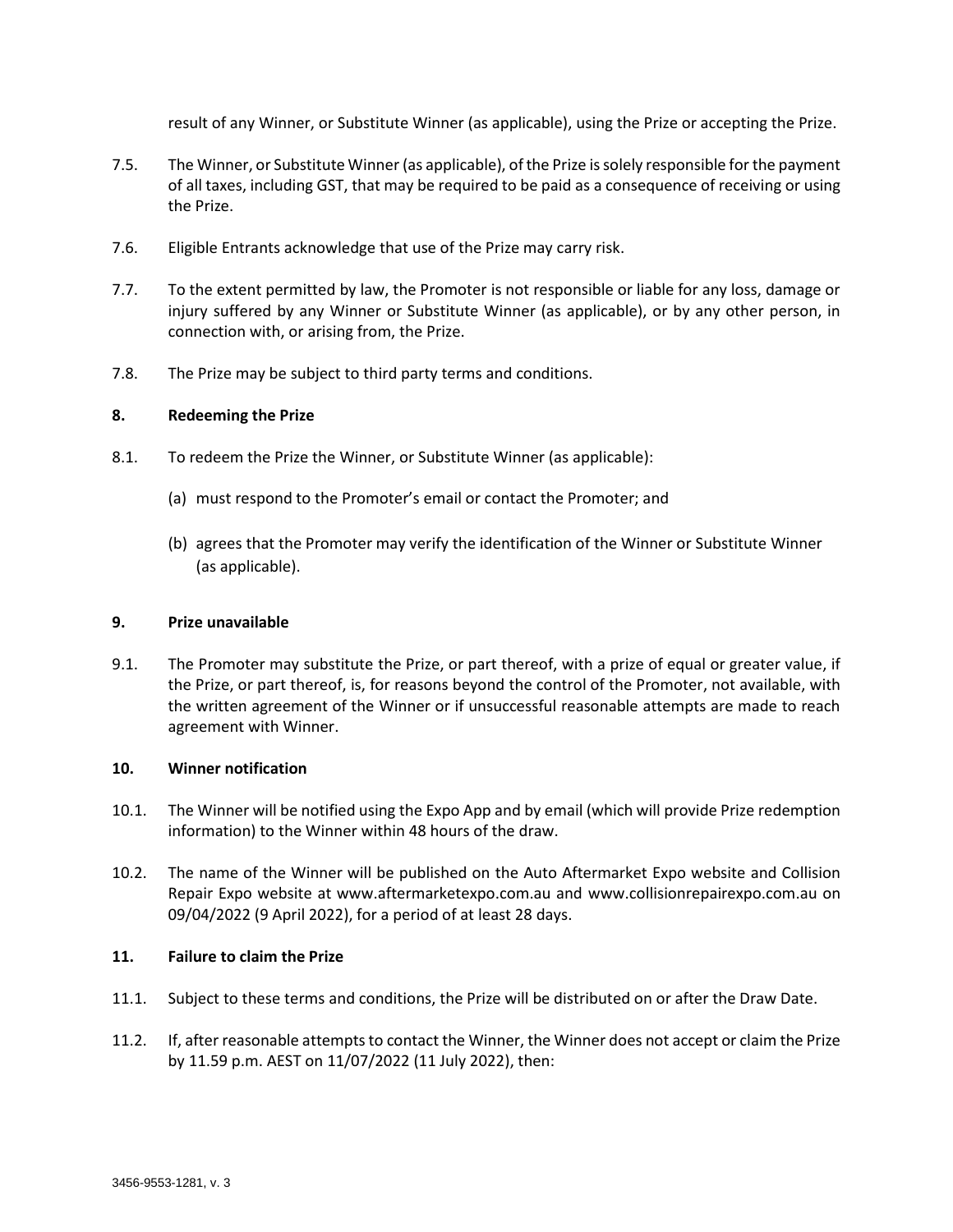- (a) the Winner's entry will be considered invalid;
- (b) another Eligible Entrant will be randomly drawn using an online draw tool on 12/07/2022 (12 July 2022) at 7-8 Bastow Place, Mulgrave, Victoria 3170 (**Unclaimed Prize Draw Date**); and
- (c) the Prize is won by the Eligible Entrant who is drawn by the online draw tool (**Substitute Winner**).
- 11.3. The Substitute Winner will be notified in writing to the email address provided to register for the Expo on within 48 hours of the draw set out in clause [11.2.](#page-2-0)
- 11.4. The name of the Substitute Winner will be published on the Auto Aftermarket Expo website and Collision Repair Expo website at www.aftermarketexpo.com.au and www.collisionrepairexpo.com.au on 12/07/2022 (10 July 2022) for at least 28 days.

### **12. Personal information: use consent and amendment**

- 12.1. Personal information including Eligible Entrant's name, address, telephone number, email, and image (including by photograph and/or video) may be collected and used for the purpose of conducting this Competition, which may include disclosure to third parties, including the Promoter's advisors, regulatory authorities the Promoter's agents or third party service providers, for the purpose of conducting the Competition, or for promotional and marketing purposes (including for direct marketing) (**Purpose**).
- 12.2. By entering into, and/or participating in, this Competition, Eligible Entrants consent:
	- (a) to the use of their personal information for the Purpose, and that the Promoter may contact them for future marketing and material purposes without payment. Eligible Entrants agree, that the Promoter may use this information for that purpose; and
	- (b) to the Promoter using their name, likeness, image and/or voice in the event that they are the Winner or Substitute Winner in any media for an unlimited period of time without remuneration or compensation for the purpose of promoting this Competition (including any outcome) and/or promoting any services or products manufactured, distributed and/or supplied by the Promoter, and if a representative of the Eligible Entrant is used for any of the foregoing and/or the Purpose, the Eligible Entrant confirms that they have provided these terms and conditions, and access of the Promoter's Privacy Policy, to the such representative of the Eligible Entrant and the Eligible Entrant has obtained the consent of the representative in respect of the forgoing and the Purpose.
- 12.3. Eligible Entrants may access, change and/or update their personal information by:
	- (a) emailing the Promoter at [info@aaaa.com.au](mailto:info@aaaa.com.au) (with the subject line 'Expo Competition Contact Details Update' (or similar)); or
	- (b) by phone on (03) 9545 3333 during office hours.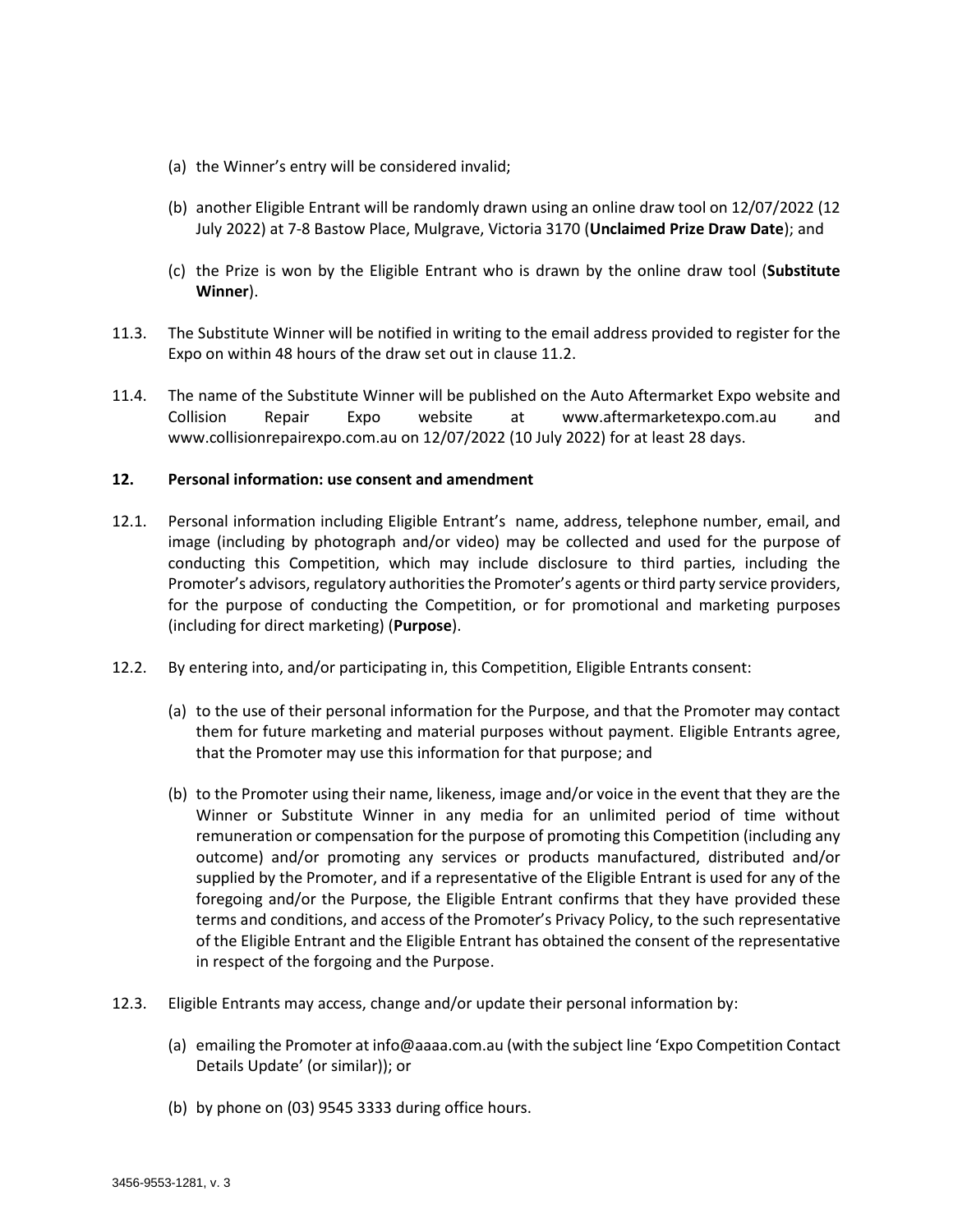12.4. The Promoter's Privacy Policy, containing information on how individual can access or correct personal information, or make a complaint, is available at https://www.aaaa.com.au/privacypolicy/.

### **13. Limitation of liability**

- 13.1. Any person entering this Competition, including the Eligible Entrant, agrees to indemnify the Promoter, including its associated agencies, against all third party claims, costs, loss or damage arising or resulting from, or in connection with, a breach of these terms and conditions.
- 13.2. To the extent permitted by law, the Promoter is not responsible for inaccurate information, for any failure to receive an entry or for any loss, damage or injury in connection with, or arising or resulting from, technical problems or telecommunication problems, including, without limitation, security breaches, and in the event such problems arise, the Promoter may suspend, modify, cancel or terminate the Competition.
- 13.3. To the extent permitted by law, the Promoter (including the Promoter's officers, employees and agents), excludes all liability whether arising in negligence or, without limitation arising from other tortious conduct, arising in contract, under statute or otherwise for loss or damage (including without limitation loss of opportunity or loss of profits) whether direct, indirect, special or consequential, in connection with, or arising in any way out of, the Competition, without limitation including:
	- (a) the Prize or any use of the Prize;
	- (b) any incorrect, non-complying, late, damaged, amended, lost or misdirected entry or any information in connection with the entry or Competition, whether before or after the Competition Period due to any reason beyond Promoter's the reasonable control;
	- (c) any technical difficulties or any equipment failure or malfunction, regardless of whether the foregoing is under the Promoter's control;
	- (d) any tax implications or any variation in the market value for the Prize set out in these terms and conditions or related promotional material; and/or
	- (e) any unauthorised access, theft or interference by third parties.
- 13.4. Nothing in these terms and conditions is intended to exclude, modify, restrict or limit the Australian Consumer Law, or any other statutory rights in a manner that is not permitted by law, and Winners, Substitute Winners and Eligible Entrants may have rights under the Australian Consumer Law and other legislation which cannot be excluded, modified, restricted or limited by the Promoter.

#### **14. Social media platforms**

14.1. By entering into, and/or participating in, this Competition on Facebook or LinkedIn, and/or through reading about this Competition on Facebook or on the LinkedIn platform, Eligible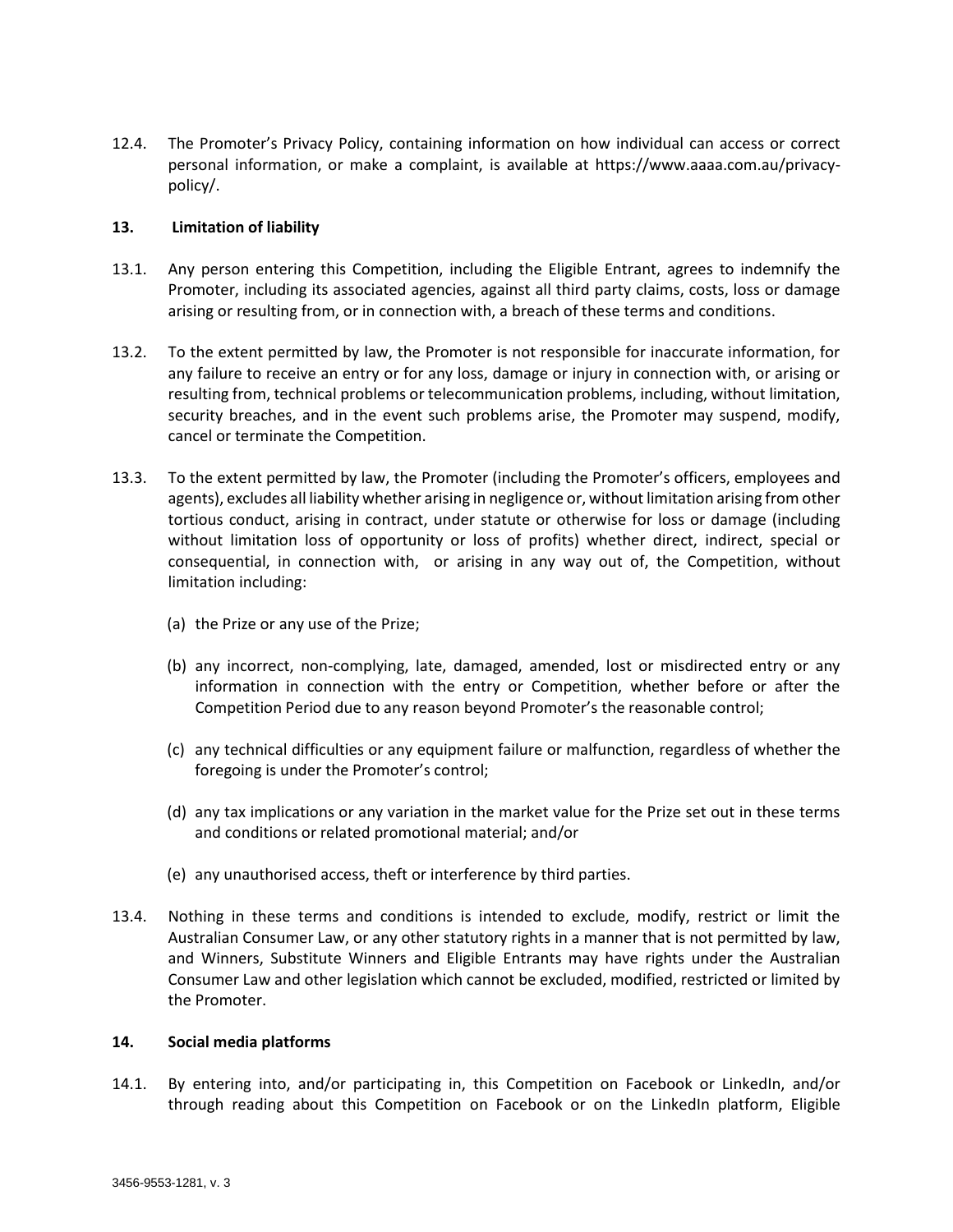#### Entrants:

- (a) agree to comply with the terms of use for Facebook and the terms of use for LinkedIn;
- (b) release Facebook and LinkedIn from all claims based on, related to or arising from the Competition; and
- (c) acknowledge and agree that this Competition is in no way sponsored, endorsed, administered or affiliated with Facebook or with LinkedIn.
- 14.2. To the extent permitted by law, the Promoter is not responsible for any loss, damage or injury to Eligible Entrants, or any other participant, resulting from entering into, and/or participating in, this Competition, including any loss, damage or injury arising from any material published, or any comments made, by third parties about the Eligible Entrant, or any other participant, on any social media platform in connection with this Competition.

### **15. General terms and conditions**

- 15.1. The Promoter's decision is final and binding and no correspondence will be entered into. The Promoter accepts no responsibility for late, lost or misdirected entries or other communications.
- 15.2. If a dispute arises between the Promoter and an Eligible Entrant regarding the conduct of the Competition, including whether the entrant is an Eligible Entrant, the Promoter will, acting reasonably and within a reasonable amount of time, consider the Eligible Entrant's position (including any facts or evidence provided by the Eligible Entrant) and provide the Eligible Entrant with a written response, such response being the final decision of the Promoter.
- 15.3. Entries will be considered invalid, and will not be included in the Competition, if they do not comply with these terms and conditions, are tampered with in any way, illegitimate, manipulated or forged.
- 15.4. The Promoter reserves the right to disqualify:
	- (a) any entrant or person who submits an entry that does not comply with these terms and conditions;
	- (b) any entrant or person who is involved in any way in interfering or tampering with the conduct of this promotion or this Competition;
	- (c) any entrant or person who has conducted themselves improperly in a manner that compromises the proper and fair conduct of this promotion or the Competition, and the failure to enforce any of the Promoter's rights by the Promoter does not constitute a waiver of those rights.
- 15.5. The Eligible Entrant:
	- (a) is responsible for informing the Promoter of any changes to the contact details of the Eligible Entrant during the Competition Period; and